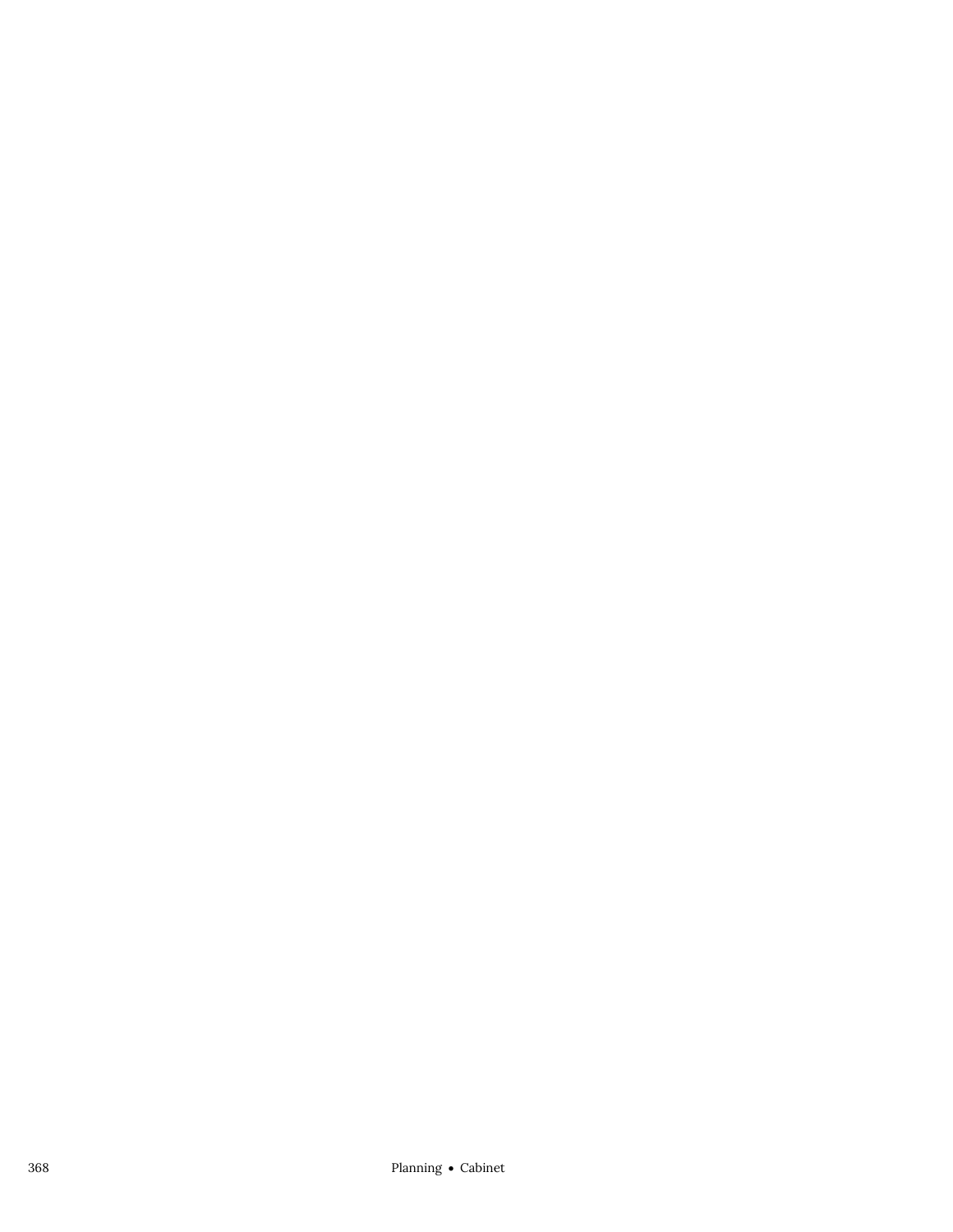# <span id="page-2-0"></span>Planning

# **Brian Golden,** *Director*

## **Cabinet Mission**

In partnership with communities, the BPDA plans Boston's future while respecting its past. By guiding physical, social, and economic change in Boston's neighborhoods, the BPDA seeks to shape a more prosperous, resilient and vibrant city for all.

| <b>Capital Budget Expenditures</b>        | Actual '20 | <b>Actual</b> '21 | <b>Estimated '22</b> | Projected '23 |
|-------------------------------------------|------------|-------------------|----------------------|---------------|
| Boston Planning and Development<br>Agency | 871,082    | 1.116.821         | 1.059.494            | 840,000       |
| Total                                     | 871.082    | 1,116,821         | 1,059,494            | 840,000       |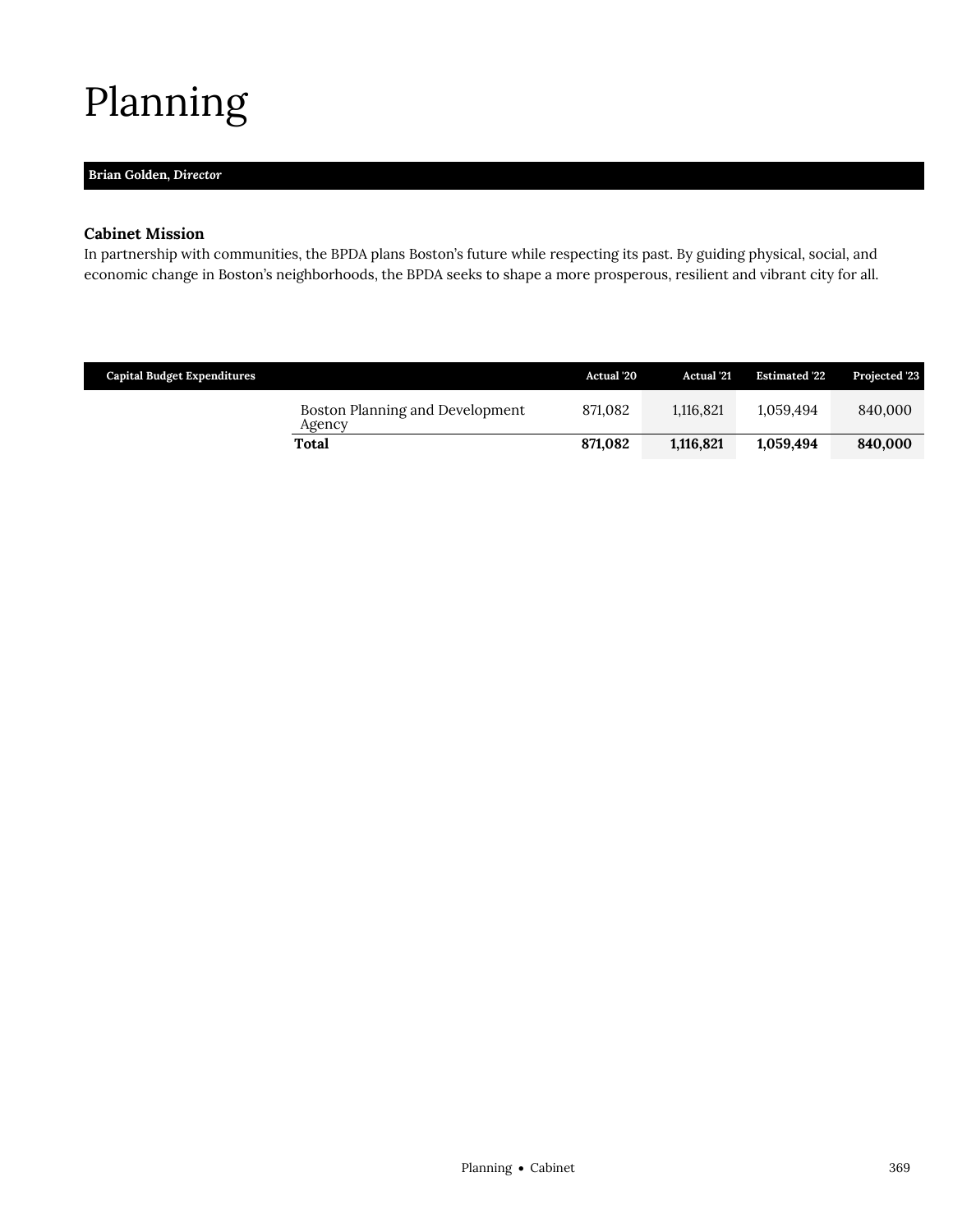# <span id="page-3-0"></span>Boston Planning and Development Agency Operating Budget

## **Brian Golden,** *Director,* **Appropriation 171000**

### **Department Mission**

In partnership with communities, the BPDA plans Boston's future while respecting its past. We prepare our residents for new opportunities through training, human services and job creation. The BPDA guides physical, social, and economic change in Boston's neighborhoods and its downtown to shape a more prosperous, comfortable, and beautiful city for all.\*The Boston Planning and Development Agency's operating budget is not funded by the City's general fund but is included in the City's capital plan.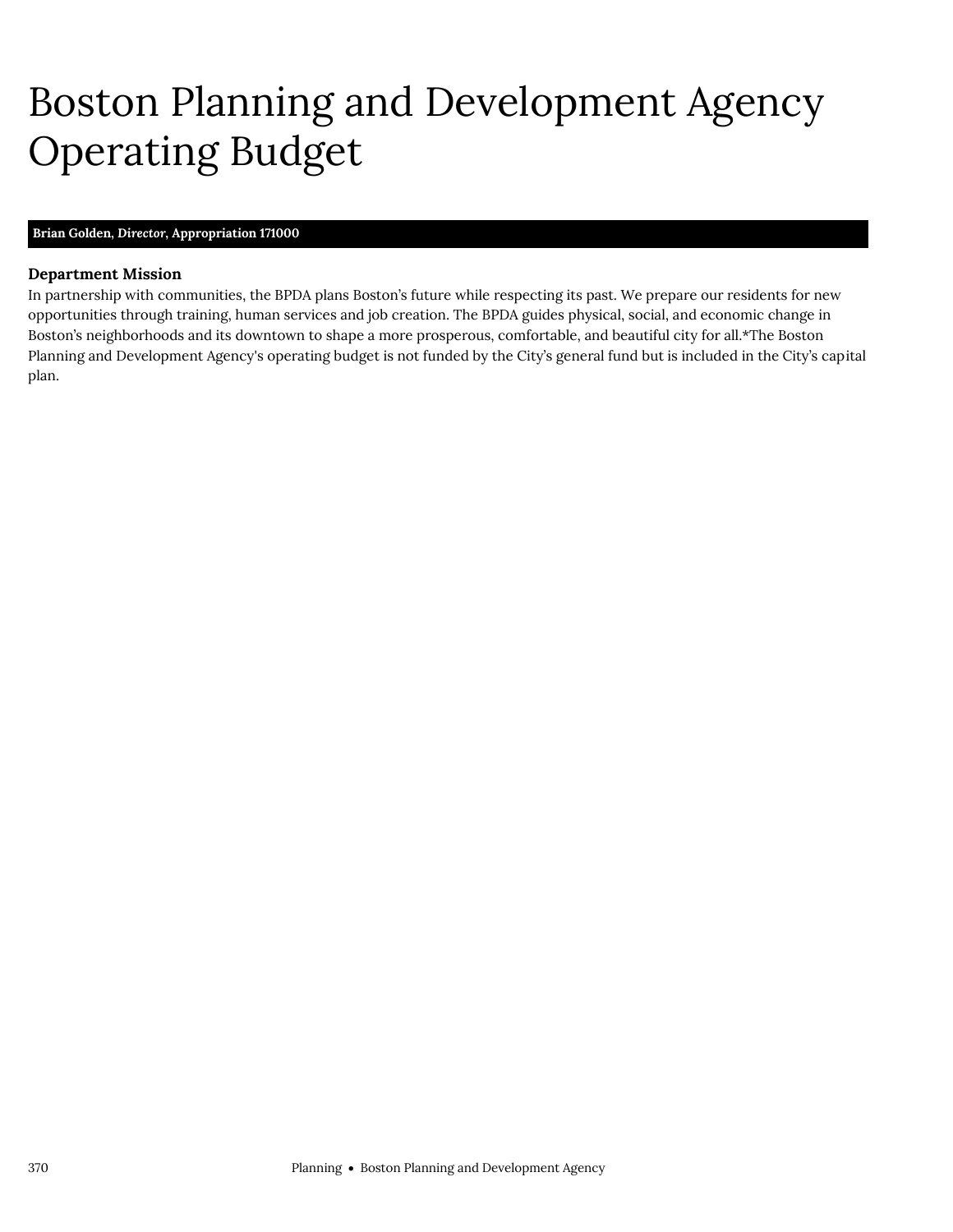# <span id="page-4-0"></span>Program 1. Boston Planning and Development Agency

#### **Brian Golden,** *Manager,* **Organization 171100**

### **Program Description**

The BPDA Planning Department conducts comprehensive and strategic planning analyses on a citywide and neighborhood basis to manage the city's growth; promotes a high quality of urban design in the physical environment; encourages economic development and job creation; preserves and enhances Boston's character and public spaces; and produces public benefits for Boston's neighborhoods and residents.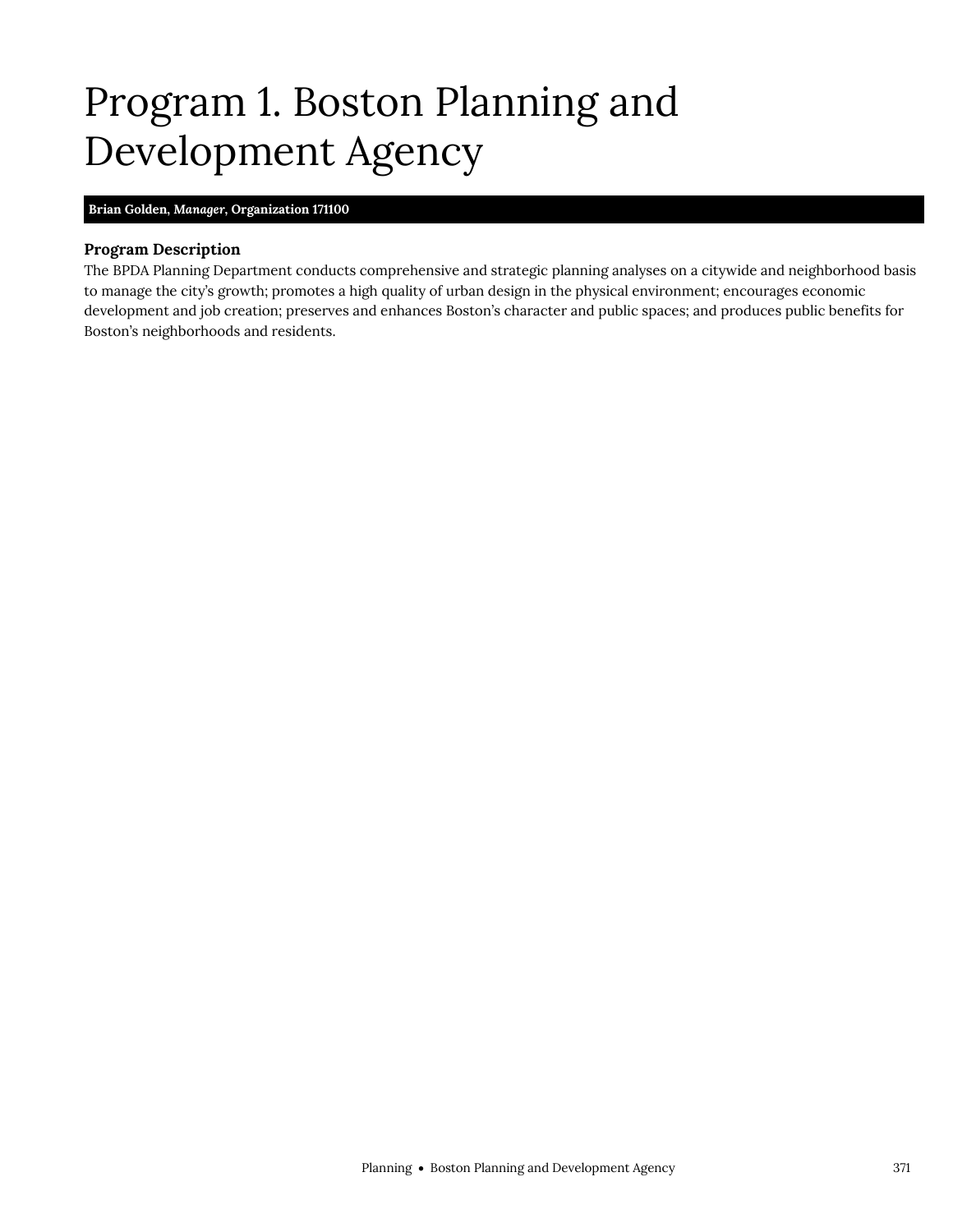# Boston Planning and Development Agency Capital Budget

## **Overview**

The Boston Planning & Development Agency, functioning as Boston's central planning organization, will continue providing inhouse planning expertise and will also help leverage the external resources necessary to shape Boston's future.

## **FY23 Major Initiatives**

- Complete a technical analysis and develop coastal protective design options that address two near-term flood pathways identified through the 2017 Climate Ready East Boston report.
- Extend Harborwalk along the edge of Little Mystic Channel in Charlestown.
- Continue the design phase for climate resilience improvements at the Raymond L. Flynn Marine Park.

| <b>Capital Budget Expenditures</b> | <b>Total Actual '20</b> | <b>Total Actual '21</b> | <b>Estimated '22</b> | <b>Total Projected</b><br>23 |
|------------------------------------|-------------------------|-------------------------|----------------------|------------------------------|
| <b>Total Department</b>            | 871.082                 | 1.116.821               | 1.059.494            | 840.000                      |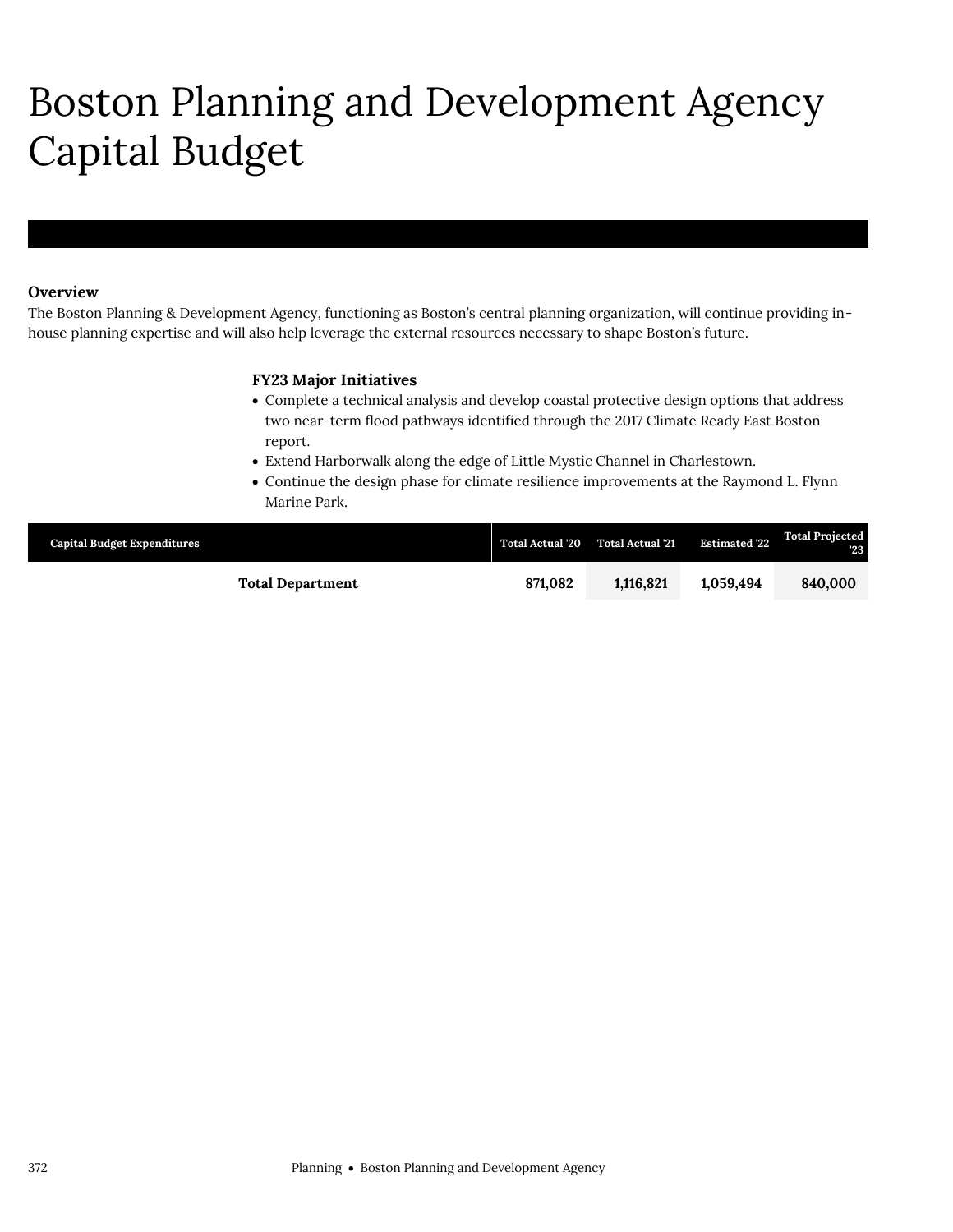# **FORT POINT CHANNEL RESILIENT INFRASTRUCTURE**

## **Project Mission**

Develop design plans for a proposed green infrastructure project that will help reduce flood damage in Fort Point and adjacent neighborhoods.

**Managing Department,** Boston Planning and Development Agency **Status,** New Project **Location,** South Boston **Operating Impact,** No

| <b>Authorizations</b>                    |          |             |             |             |          |
|------------------------------------------|----------|-------------|-------------|-------------|----------|
|                                          |          |             |             | Non Capital |          |
| Source                                   | Existing | <b>FY23</b> | Future      | Fund        | Total    |
| City Capital                             | 0        | 425,000     | 0           | 0           | 425,000  |
| Grants/Other                             |          | O           | $\Omega$    |             | $\theta$ |
| Total                                    | 0        | 425,000     | $\mathbf 0$ | 0           | 425,000  |
| <b>Expenditures (Actual and Planned)</b> |          |             |             |             |          |
|                                          | Thru     |             |             |             |          |
| Source                                   | 6/30/21  | <b>FY22</b> | <b>FY23</b> | FY24-27     | Total    |
| City Capital                             |          | 0           | 50,000      | 375,000     | 425,000  |
| Grants/Other                             | $\Omega$ | 0           | $\Omega$    |             | $\Omega$ |
| Total                                    | 0        | 0           | 50,000      | 375,000     | 425,000  |

### **LEWIS STREET FLOOD MITIGATION STUDY**

### **Project Mission**

Conduct technical analysis and develop coastal protective design options that address two near-term flood pathways identified through the 2017 Climate Ready East Boston report.

**Managing Department,** Boston Planning and Development Agency **Status,** To Be Scheduled **Location,** East Boston **Operating Impact,** No

| <b>Authorizations</b>                    |          |             |             |             |          |  |  |
|------------------------------------------|----------|-------------|-------------|-------------|----------|--|--|
|                                          |          |             |             | Non Capital |          |  |  |
| Source                                   | Existing | <b>FY23</b> | Future      | Fund        | Total    |  |  |
| City Capital                             | 150,000  | 0           | 0           | $\Omega$    | 150,000  |  |  |
| Grants/Other                             |          | 0           | $\mathbf 0$ | 300,000     | 300,000  |  |  |
| Total                                    | 150,000  | 0           | 0           | 300,000     | 450,000  |  |  |
| <b>Expenditures (Actual and Planned)</b> |          |             |             |             |          |  |  |
|                                          | Thru     |             |             |             |          |  |  |
| Source                                   | 6/30/21  | <b>FY22</b> | <b>FY23</b> | FY24-27     | Total    |  |  |
| City Capital                             | $\Omega$ | 150,000     | 0           | 0           | 150,000  |  |  |
| Grants/Other                             | 0        | O           | 0           |             | $\Omega$ |  |  |
| Total                                    | $\Omega$ | 150.000     | $\Omega$    | 0           | 150,000  |  |  |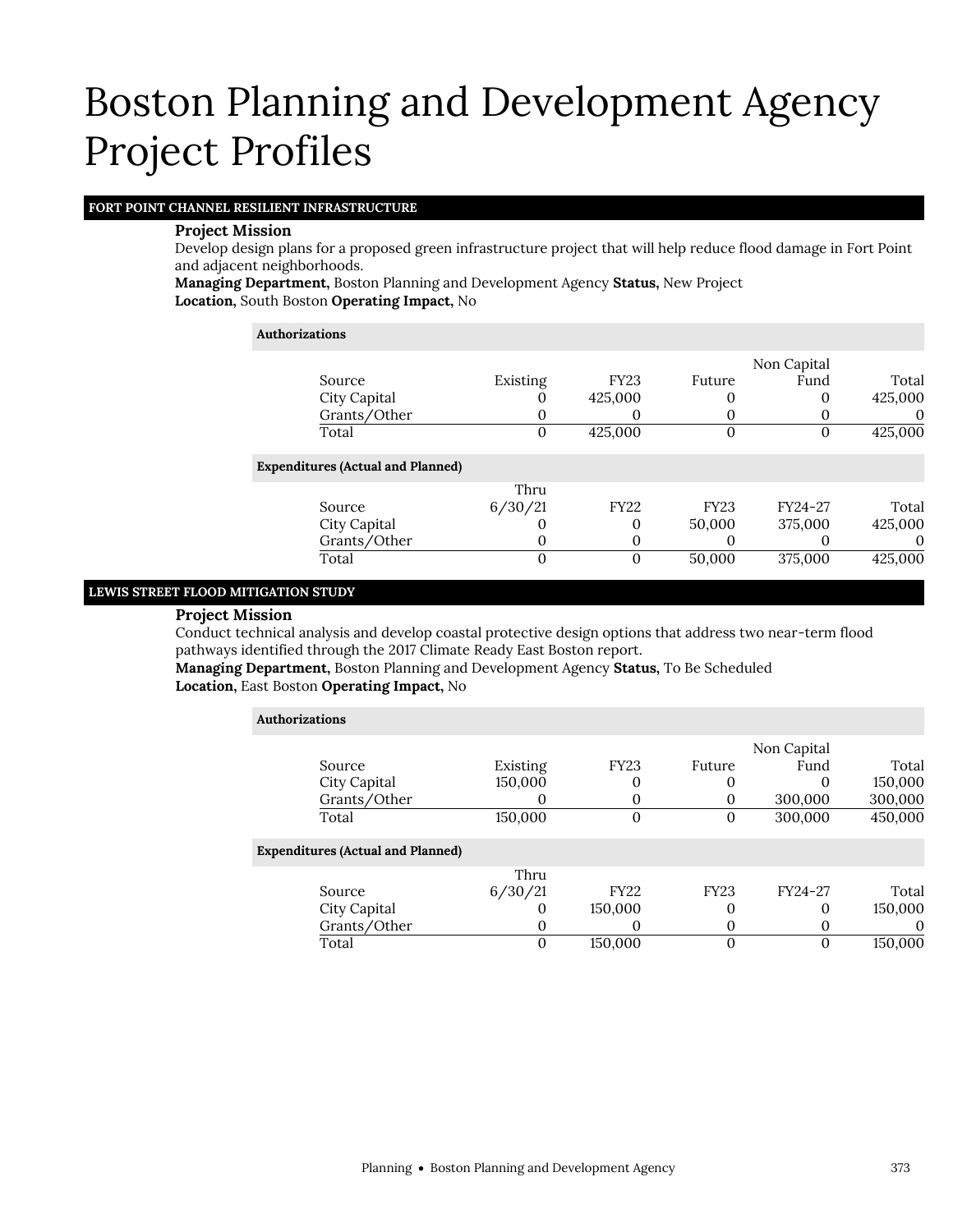# **LITTLE MYSTIC OPEN SPACE / HARBORWALK**

### **Project Mission**

Extend Harborwalk along the edge of Little Mystic Channel on property owned by the BPDA. City funds will be used to complete the design. The Harborwalk extension will connect with the new Chelsea Street crossing to the Charlestown Navy Yard.

**Managing Department,** Boston Planning and Development Agency **Status,** New Project **Location,** Charlestown **Operating Impact,** No

### **Authorizations**

|                                          |              |             |              | Non Capital |           |
|------------------------------------------|--------------|-------------|--------------|-------------|-----------|
| Source                                   | Existing     | <b>FY23</b> | Future       | Fund        | Total     |
| City Capital                             |              | 1,000,000   | 0            | 0           | 1,000,000 |
| Grants/Other                             | 0            | O           | $\Omega$     | 0           | $\theta$  |
| Total                                    | $\mathbf{0}$ | 1,000,000   | $\mathbf{0}$ | 0           | 1,000,000 |
| <b>Expenditures (Actual and Planned)</b> |              |             |              |             |           |
|                                          | Thru         |             |              |             |           |
| Source                                   | 6/30/21      | <b>FY22</b> | <b>FY23</b>  | FY24-27     | Total     |
| City Capital                             |              | 0           | 100,000      | 900,000     | 1,000,000 |
| Grants/Other                             | 0            | 0           | O            |             | $\theta$  |
| Total                                    | 0            | 0           | 100,000      | 900,000     | 1,000,000 |
|                                          |              |             |              |             |           |

## **PIER 10 PARK FERRY TERMINAL**

#### **Project Mission**

Develop design plans to create a ferry service from Pier 10 to North Station for more reliable transit services in the Marine Park.

**Managing Department,** Boston Planning and Development Agency **Status,** New Project **Location,** South Boston **Operating Impact,** No

| <b>Authorizations</b>                    |          |             |             |             |          |
|------------------------------------------|----------|-------------|-------------|-------------|----------|
|                                          |          |             |             | Non Capital |          |
| Source                                   | Existing | <b>FY23</b> | Future      | Fund        | Total    |
| City Capital                             | U        | 500,000     |             | 0           | 500,000  |
| Grants/Other                             | O        | O           |             |             | $\theta$ |
| Total                                    | 0        | 500,000     | O           | 0           | 500,000  |
| <b>Expenditures (Actual and Planned)</b> |          |             |             |             |          |
|                                          | Thru     |             |             |             |          |
| Source                                   | 6/30/21  | <b>FY22</b> | <b>FY23</b> | FY24-27     | Total    |
| City Capital                             | O        | 0           | 50,000      | 450,000     | 500,000  |
| Grants/Other                             | 0        | 0           |             |             | $\theta$ |
| Total                                    | 0        | 0           | 50,000      | 450,000     | 500,000  |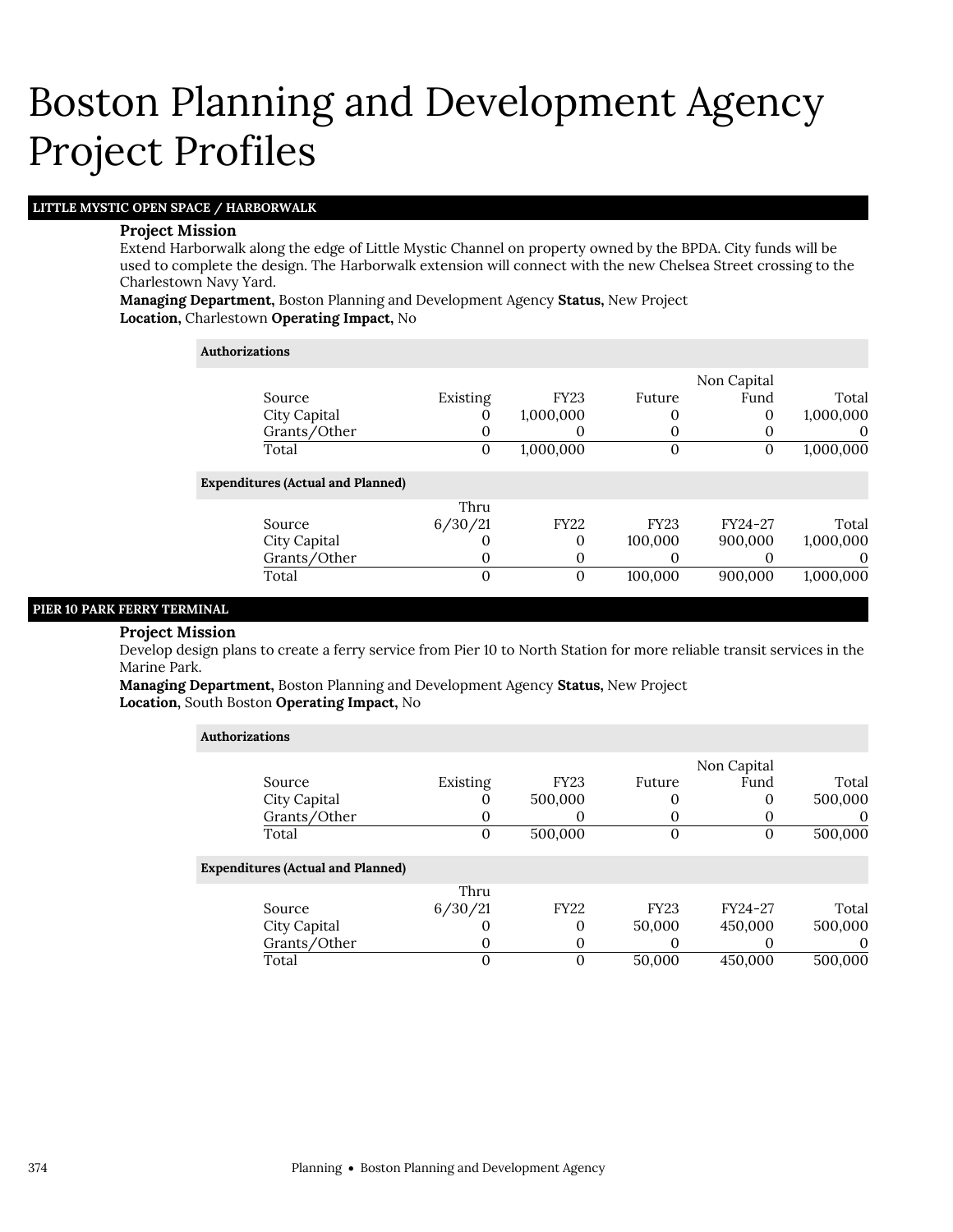## **RFMP DRY-DOCK 4**

## **Project Mission**

Develop a design for the permanent closure of the Dry-dock 4 caisson. **Managing Department,** Boston Planning and Development Agency **Status,** In Design **Location,** South Boston **Operating Impact,** No

#### **Authorizations**

|                                          |          |             |             | Non Capital |          |
|------------------------------------------|----------|-------------|-------------|-------------|----------|
| Source                                   | Existing | <b>FY23</b> | Future      | Fund        | Total    |
| City Capital                             | 250,000  | 0           |             | 0           | 250,000  |
| Grants/Other                             |          | $\Omega$    |             |             | 0        |
| Total                                    | 250,000  | $\Omega$    | 0           | 0           | 250,000  |
| <b>Expenditures (Actual and Planned)</b> |          |             |             |             |          |
|                                          | Thru     |             |             |             |          |
| Source                                   | 6/30/21  | <b>FY22</b> | <b>FY23</b> | FY24-27     | Total    |
| City Capital                             | 199,473  | 10,527      | 40,000      | 0           | 250,000  |
| Grants/Other                             |          | $\Omega$    |             |             | $\Omega$ |
| Total                                    | 199,473  | 10,527      | 40,000      | $\Omega$    | 250,000  |
|                                          |          |             |             |             |          |

### **RFMP PIER 6**

## **Project Mission**

Develop design plans for the replacement of the Pier 6 steel bulkhead. **Managing Department,** Boston Planning and Development Agency **Status,** In Design **Location,** South Boston **Operating Impact,** No

| <b>Authorizations</b>                    |              |          |              |             |             |          |
|------------------------------------------|--------------|----------|--------------|-------------|-------------|----------|
|                                          |              |          |              |             | Non Capital |          |
|                                          | Source       | Existing | <b>FY23</b>  | Future      | Fund        | Total    |
|                                          | City Capital | 400,000  | 0            | 0           | 0           | 400,000  |
|                                          | Grants/Other |          | 0            | 0           | O           | $\Omega$ |
|                                          | Total        | 400,000  | $\mathbf{0}$ | 0           | 0           | 400,000  |
| <b>Expenditures (Actual and Planned)</b> |              |          |              |             |             |          |
|                                          |              | Thru     |              |             |             |          |
|                                          | Source       | 6/30/21  | <b>FY22</b>  | <b>FY23</b> | FY24-27     | Total    |
|                                          | City Capital | 194,757  | 15,243       | 100,000     | 90,000      | 400,000  |
|                                          | Grants/Other |          | O            | 0           | O           | $\Omega$ |
|                                          | Total        | 194.757  | 15,243       | 100.000     | 90,000      | 400.000  |